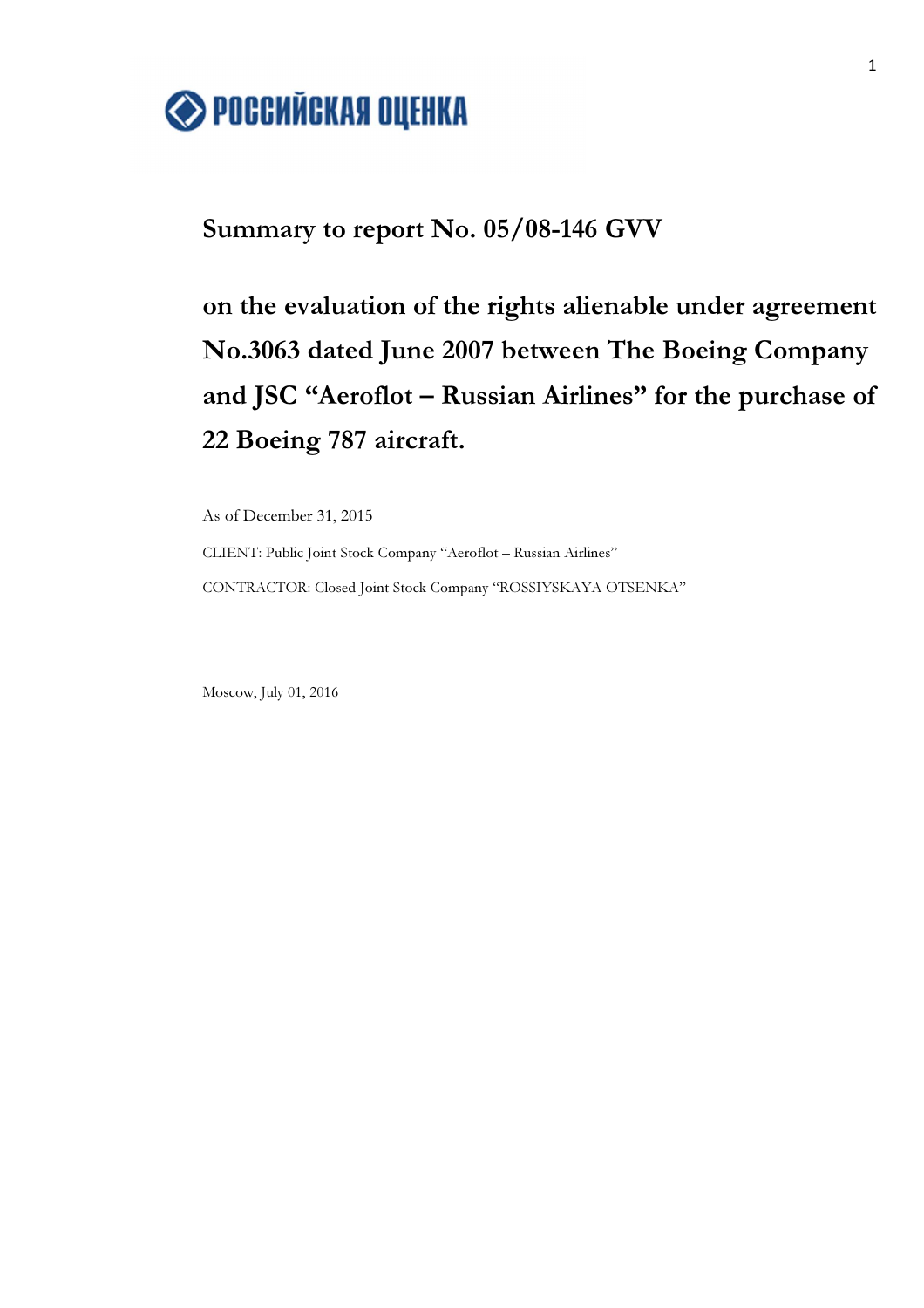Dear Mr. Minaev,

According to technical specification No.146 dated February 26, 2016 to Agreement No.05/08- RO dated August 15, 2005 between CJSC "ROSSIYSKAYA OTSENKA" and PJSC "Aeroflot" and letter No. 405-57 dated March 07, 2016, we evaluated the market value of the rights alienable under agreement No. 3063 dated June 2007 for the purchase of 22 Boeing 787 aircraft between The Boeing Company and JSC "Aeroflot – Russian Airlines".

The evaluation was conducted as of December 31, 2015 pursuant to letter No. 405-57 dated March 07, 2016.

The item subject to evaluation are the rights alienable under agreement No. 3063 dated June 2007 for the purchase of 22 Boeing 787 aircraft between The Boeing Company and JSC "Aeroflot – Russian Airlines".

According to the information provided to us, the purpose of the evaluation is to determine the market value of the item subject to valuation to obtain corporate approval of the transaction.

Our studies lead to the following conclusion:

As of December 31, 2015, the market value of the rights alienable under agreement No. 3063 dated June 2007 for the purchase of 22 Boeing 787 aircraft between The Boeing Company and JSC "Aeroflot – Russian Airlines" is, in round figures, as follows:

95,670,000 (ninety-five million six hundred and seventy thousand) US Dollars, or

6,972,700,000 (six billion nine hundred seventy-two million seven hundred thousand) rubles.

The evaluation was conducted pursuant to the following regulatory documents:

- Federal Law No.135-FZ dated July 29, 1998 "On evaluation activities in the Russian Federation" as in effect on the date of the evaluation.
- Federal Evaluation Standard "General concepts of, approaches to, and requirements for evaluation (FSO No.1)". Approved by Order of the Russian Ministry of Economic Development No. 297 dated May 20, 2015.
- Federal Evaluation Standard "Purpose of evaluation and types of value (FSO No.2)". Approved by Order of the Russian Ministry of Economic Development No.298 dated May 20, 2015.
- Federal Evaluation Standard "Requirements for an evaluation report (FSO No.3)". Approved by Order of the Russian Ministry of Economic Development No.299 dated May 20, 2015.
- Federal Evaluation Standard "Evaluation of equipment and machinery (FSO No.10)". Approved by Order of the Russian Ministry of Economic Development No.328 dated June 1, 2015.
- Standards and rules of business and professional ethics of the Association of the selfregulatory organization "National College of Appraisal Specialists".

Sincerely yours,